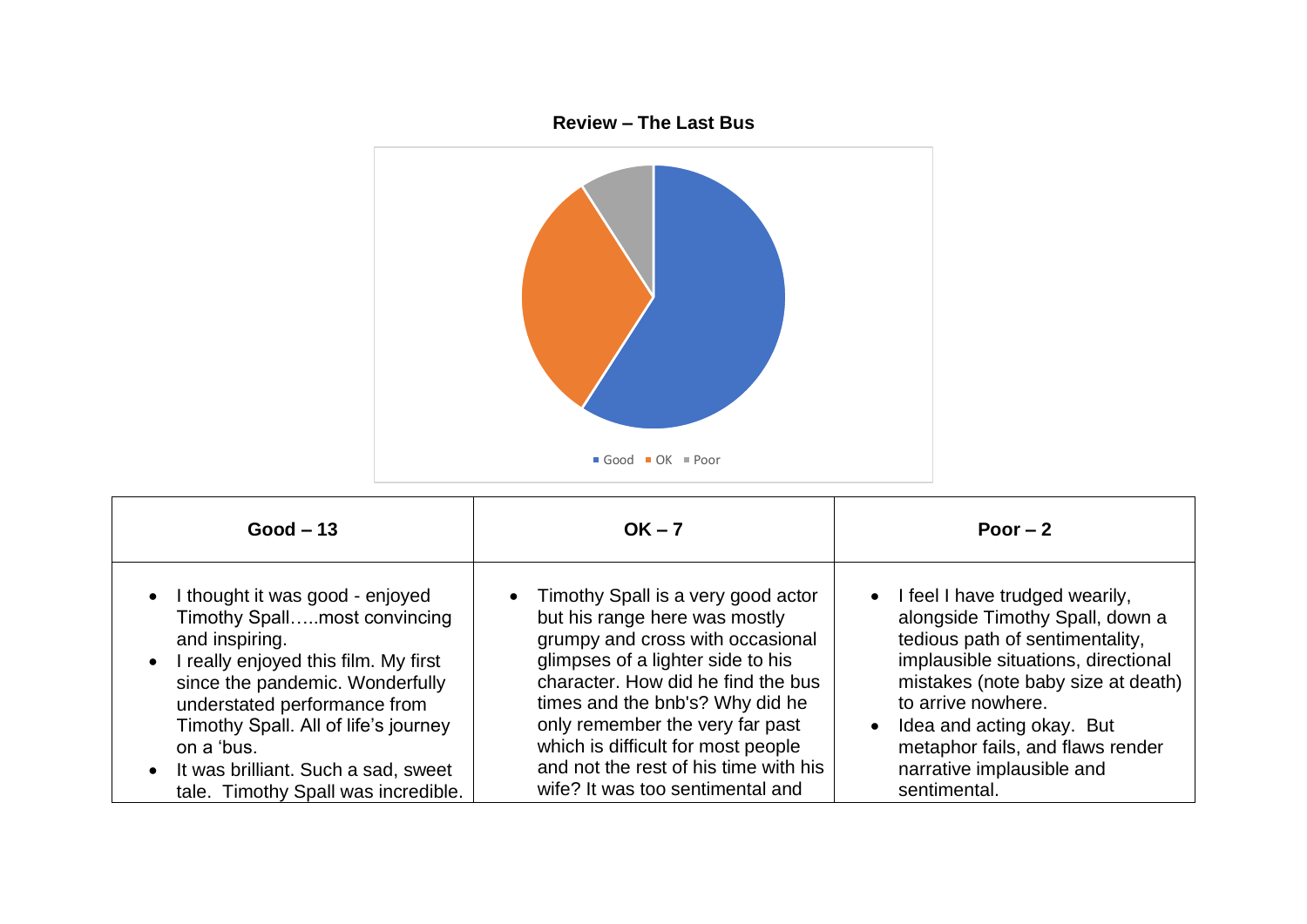The way the young couple appeared as his older self was leaving to set off on his final journey was a beautiful touch.

- Excellent.
- The slow pace and lack of information about why the couple moved to Scotland was a bit annoying at first, but I loved how the story gradually unfolded. Timothy Spall played his character astonishingly well- how do actors manage to look, sound and move their role when they are so much younger than the part they are playing?
- Definitely good. Nice to see the Ukrainians helping Tom serendipity there. Restores one's faith in human nature to see all the support he got.
- Very good.
- We thought that it was quite different although we really enjoyed it.
- Great film, the opening 10 minutes was incredible story-telling in pictures. Not convinced his arrival at Land's End needed the cheering etc. but then why not ...
- Acting throughout was excellent. The reactions of the various people Tom

not enough about the places he was travelling through. The other characters were stereotypes and the incidents contrived. The most likely people on a bus are middle aged and elderly women and they were missing.

- An okay watch and wellperformed. But some of the vignettes on the journey felt a bit forced and unreal.
- Just a series of episodes that really didn't add up to much. Reluctantly, I give it a very poor OK.
- Pity Timothy Spall only had two facial expressions!
- Timothy Spall was good, but not quite convincing as a 90-year-old. Also the film was a slightly strange combination of slow but with some scenes edited too short. Also some of the minor characters such as the unpleasant bus inspector were too simplistic. Well worth seeing, though.
- We thought it was OK only because of the excellent performance of Timothy Spall. The storyline itself was poor with too many short incidents covering such a variety of topics and with no depth. Very disappointing.